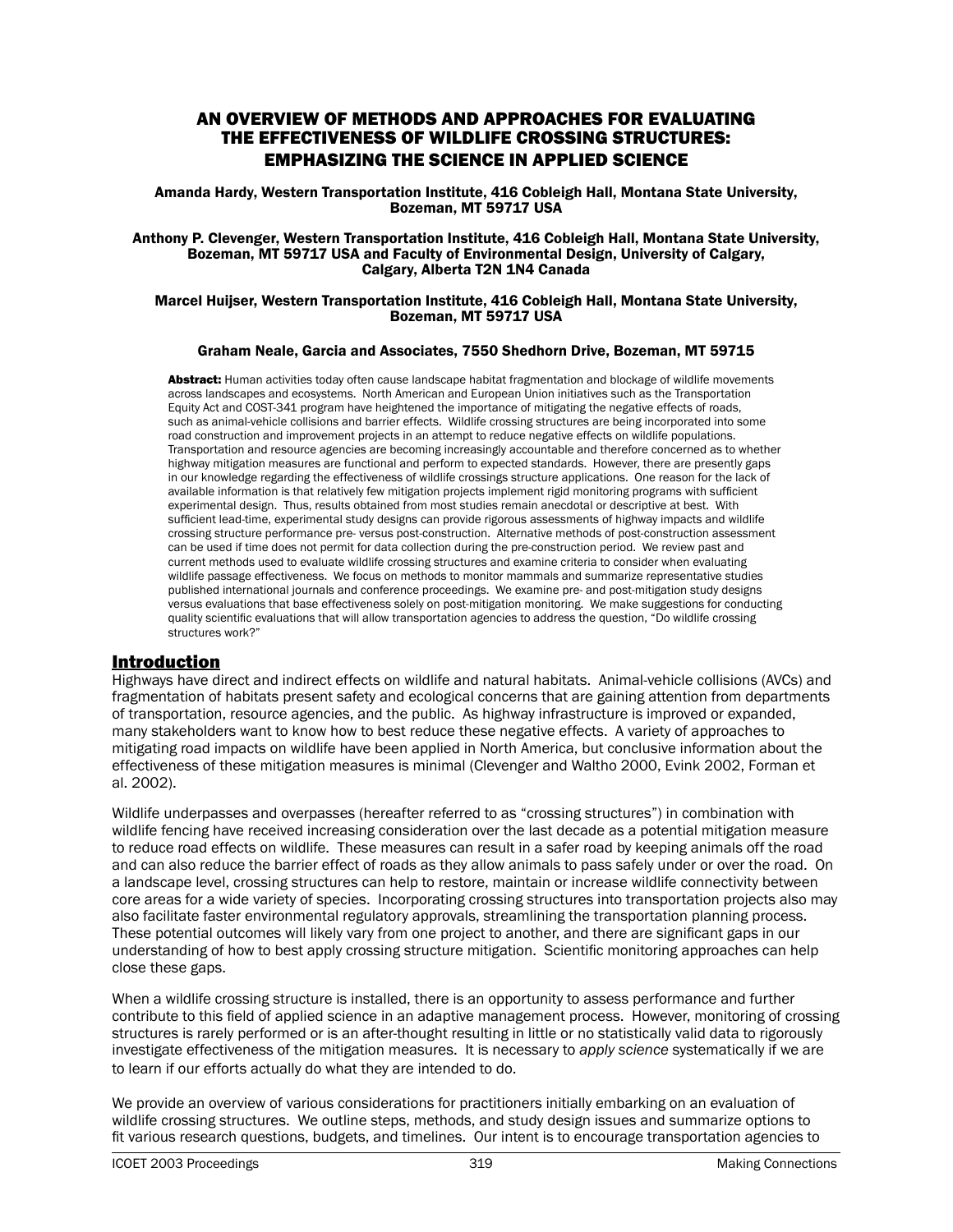incorporate rigorous evaluations into wildlife crossing structure deployment projects in order to address the inevitable question that follows such installations: "Do these things work?"

# **Objectives**

The goal of this paper is to summarize steps and methods used to evaluate the effectiveness of wildlife crossing structures. Specific objectives of this paper are to:

- Outline steps for conducting quality evaluations of wildlife crossing structures
- Propose levels of ecological and engineering criteria to consider when evaluating wildlife crossing structure effectiveness
- Summarize methods to monitor medium and large mammal use of wildlife crossing structures
- Review elements of rigorous study design approaches
- Support the above objectives with examples that demonstrates successful application of exemplary monitoring and research approaches

We compile this review of information to help practitioners incorporate good science into their evaluations to yield valid and useful results. This review provides practical suggestions and examples for consideration when making initial efforts to conduct an evaluation of mitigation measures. This paper is not a substitute for the literature search that is necessary when beginning a study, but can serve as a stepping-stone to lead one to valuable resources.

#### Evaluation Planning Steps

There are several steps to consider when planning an evaluation of the effectiveness of wildlife crossing structure installations. Following these steps, one can identify an approach that fits the project, budget, and questions of interest. Basic steps for planning an evaluation are listed below, followed by further discussion of each step:

- 1. Identify evaluation questions and definitions of effectiveness
- 2. Identify methods to measure effectiveness
- 3. Design monitoring program
- 4. Pilot methods, adjust to meet goals, project budgets
- 5. Collect data for evaluation
- 6. Analyze data to determine effectiveness
- 7. Report results

This is a simplified list of steps in the process; Ratti and Garton (1996) offer a detailed systematic outline of sequential events for conducting scientific research.

## *Step 1: Identify Evaluation Questions and Definitions of Effectiveness*

This step forms the foundation of any evaluation or research project. Identifying clear and concise evaluation questions will serve to guide one through the remaining steps. Once the research questions are identified, they will be tied directly to the project's objectives, providing specific reasons for the work. To keep on task, it is helpful to continually return to the identified research questions and ask if the direction of the evaluation truly addresses what you set out to accomplish.

There are a number of questions one might consider when setting out to evaluate a wildlife crossing structure installation. Evaluation questions might focus on the following relevant issues:

- Motorist safety and animal-vehicle collisions
- Ecological impacts of mortalities and the "barrier effect" due to roads and traffic:
	- on individual animals
	- on a specific species
	- on populations of animals
	- on ecological communities and biodiversity
	- on ecosystem processes and functional landscape integrity

This list of issues is outlined in an order of increasing complexity. The most basic evaluation of crossing structures will address the first two issues: Do crossing structures reduce animal-vehicle collisions and allow animals to move across roads? It is important to address these two questions together; if we only consider the mitigation's effect on animal-vehicle collisions, we fail to address the effect that the road and mitigation measures may have on animal movements across on the landscape. If we were only concerned with animalvehicle collisions, we would install and evaluate wildlife exclusion fencing along roads with no crossing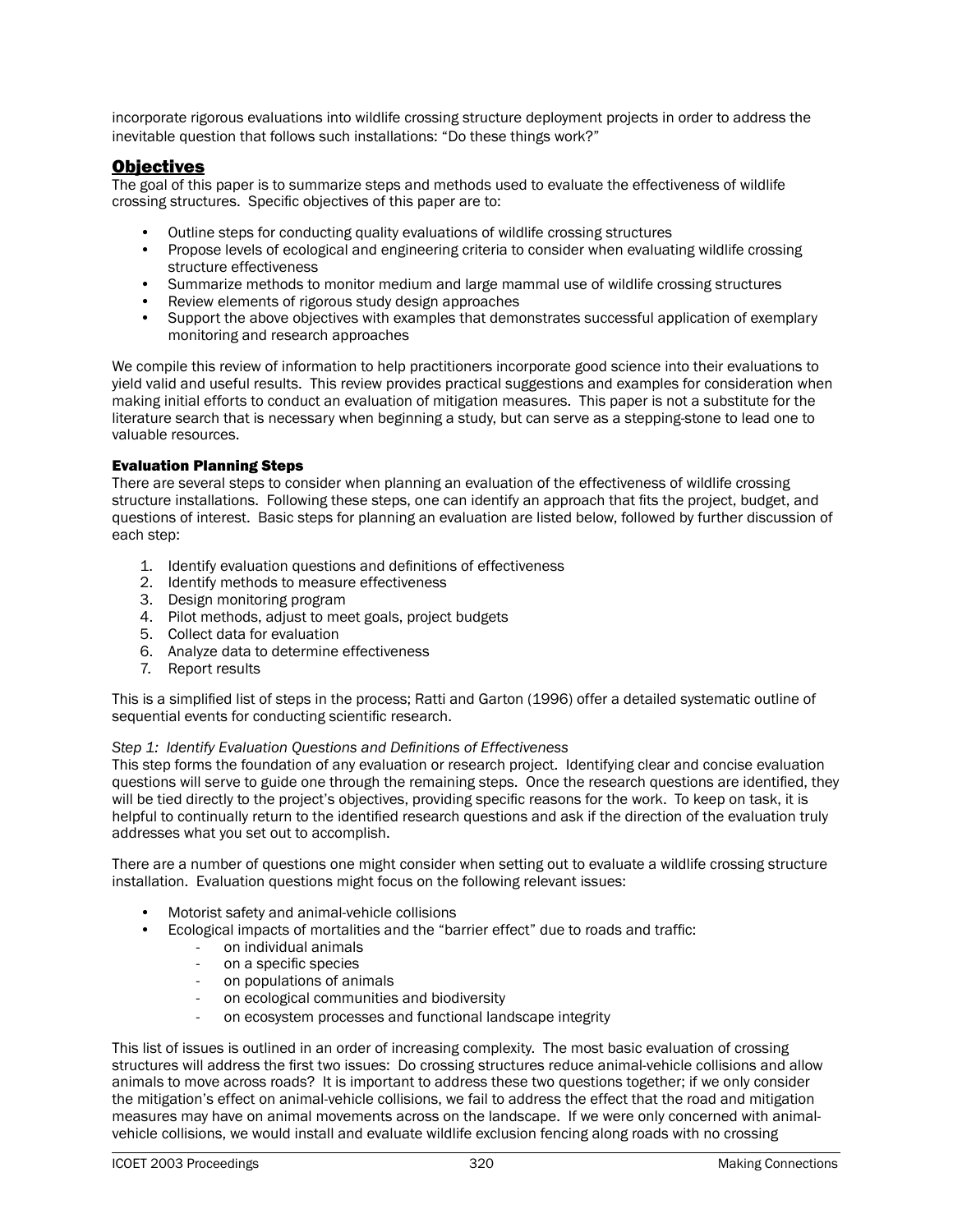structures. But because the negative effects of habitat fragmentation have been well documented (Forman et al. 2002), we include crossing structures under or over roads in an effort to make the road more "permeable" to wildlife movements. Therefore, this feature of the installation should also be evaluated in terms of animal crossing events.

The more complex research questions included in the above list are important to understanding the longterm and large-scale effectiveness of crossing structures in terms of populations, communities, biodiversity, ecosystem processes, and landscape ecology. There is a need to address how crossing structures affect populations of animals in terms of survivorship, recruitment and dispersal of juveniles, physical condition, short-term and long-term reproductive rates, sex ratios, and genetic exchange. These questions typically require greater time commitment and financial support, as long-term monitoring will be required in addition to co-lateral studies of wildlife populations residing in the transportation corridor. Information of this type takes many years (>10 yrs) before even beginning to suggest preliminary results (Clevenger et al. 2002, Clevenger and Waltho 2003, Stephens et al. 2003). If crossing structures have not fulfilled their function as habitat connectors and movements are obstructed, individuals and populations become isolated, resulting in reduced breeding opportunities, skewed sex ratios, use of suboptimal habitat and decreased individual fitness, and reduced population survival probability. Effective crossing structures must allow for subadult dispersal out of maternal ranges and areas to be recolonized after long absences or local extinctions (Beier and Noss 1998). Information to verify the above is difficult to obtain and requires long-term studies, especially for long-lived, slow-reproducing species that occur in low population densities, such as grizzly bears (Proctor 2003).

Perhaps the ultimate test of crossing structure function is whether ecosystem processes can be maintained over the long term. Evaluation questions addressing this level of ecological complexity may examine how crossing structures affect habitat use (e.g., how herbivores access foraging areas), habitat quality, and predator access of prey species. Indicators such as these require many years of monitoring to assess how wildlifecrossing structures perform in maintaining natural processes and flows across a fragmented landscape. Longterm monitoring is perhaps the only means of obtaining solid, reliable information on species relationships, ecosystem processes and the functionality of crossing structures for wildlife in facilitating normal life history patterns. The fluxes and changes in human activity and development will typically need to be incorporated into these long-term and large-scale studies (Clevenger and Waltho 2000). Monitoring species' populations and critical resources in relation to human-related elements, in concordance with studies that focus specifically on wildlife use of crossing structures, will provide greater information and novel research results regarding the ecological effectiveness of wildlife crossing structures.

Once the evaluation questions are specified, it is necessary to define effectiveness relative to these questions. According to Mirriam Webster's Collegiate Dictionary (Tenth Edition), "effective" is defined as "producing a decided, decisive, or *desired effect*." The key words here are italicized to emphasize the need to decide what the desired effect will be in order to deem the wildlife crossing structure installation "effective." With the basic evaluation question, "Do crossing structures reduce animal-vehicle collisions and allow animals to cross the road?" we would evaluate if the mitigation results in (1) a reduction in animal-vehicle collisions, and (2) maintaining animal movements across the road. These are broad assertions about overall desired effects, but we suggest defining effectiveness relative to specific *a priori* goals. For example, one could state that crossing structures will be considered effective if monitoring shows (1) a 50 percent reduction in animal-vehicle collisions, and (2) a 25 percent increase in animal movements across the road. A common misconception is that mitigation measures for reducing road mortality must be 100 percent effective. This is not achievable, as motor vehicles, even on the most effectively mitigated roads, will invariably collide with animals; no fence is an absolute barrier at all times. Good goals relate to the research questions, are supported with logical reasoning and applicable literature, and are attainable and measurable. By clearly stating a priori goals that will be referenced to declare whether or not the mitigation was "effective," one can direct any debates about the results of the evaluation back to the thought processes that went into this decision.

Rarely have criteria been used to rigorously evaluate wildlife crossing structure function. One of the problems in developing a set of criteria is mutual agreement. Transportation professionals and resource managers use different terminology and will have to go through some effort in order to understand each other's needs and concerns. Both transportation and ecological issues often are more complex than one would think at first glance. Nevertheless, for future mitigation projects, we recommend that a priori criteria or indicators of mitigation effectiveness be prepared, and agreed upon by all responsible for supervising the measures' implementation and function. These indicators may be designed with some flexibility (or ranking) in terms of goal attainment and target dates, and then be refined and updated if required.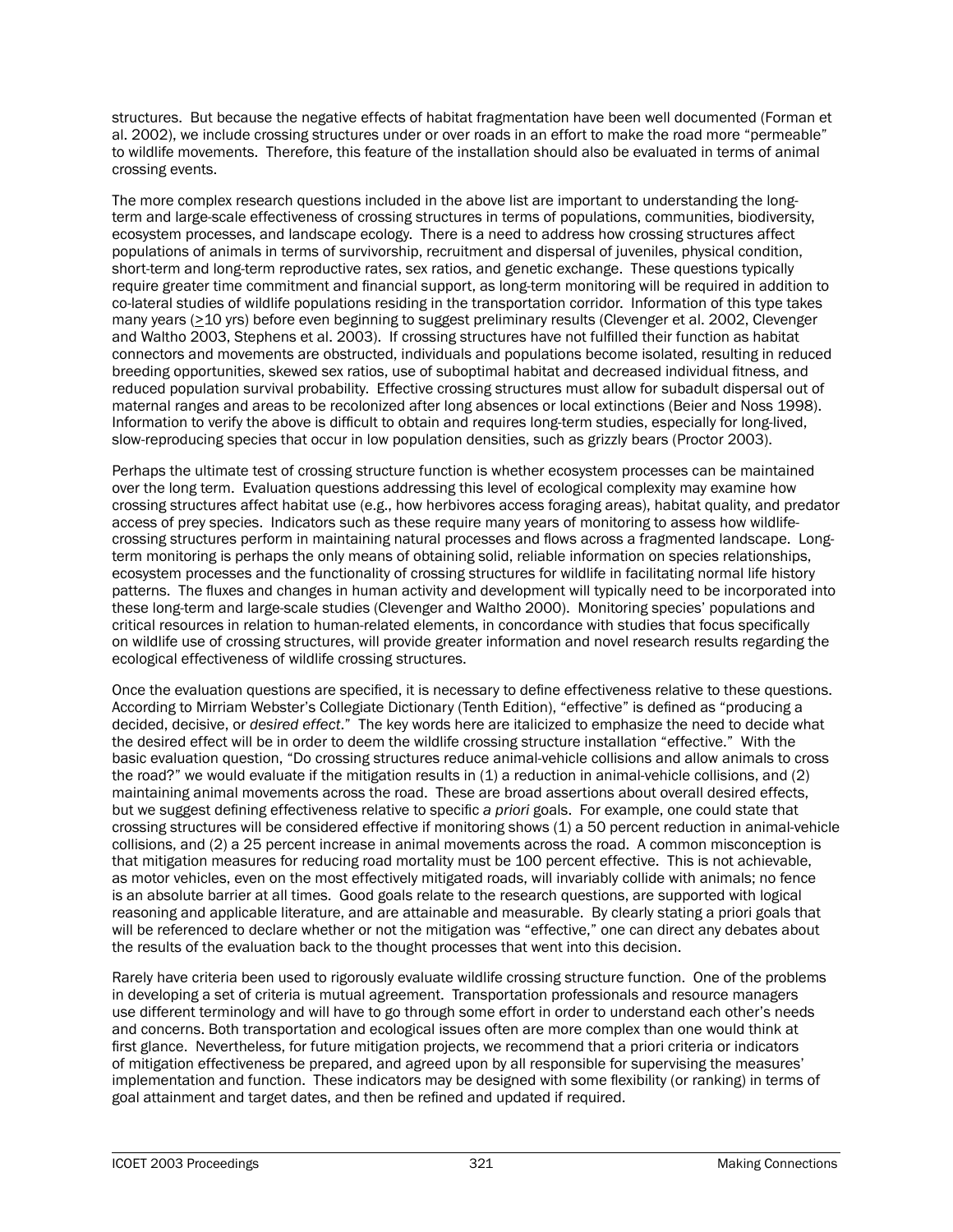## *Step 2: Identify Methods to Measure Effectiveness*

Selecting appropriate measures of effectiveness will occur concurrently with the next step, developing a study design for the monitoring or research project. It may take some creativity and exploration to find the right combination of methods that measure effectiveness in a workable monitoring effort and study design to conduct an effective evaluation within the time and budget constraints. Digging into relevant literature, preferably sources from peer-reviewed journals, is essential during this phase.

With well-stated evaluation questions, goals, and definitions of effectiveness, it should be fairly easy to identify what will need to be measured to complete the evaluation. Measures of effectiveness quantifiably relate to the goals, definitions of effectiveness, and research questions. If a goal is to reduce animal-vehicle collisions by 50 percent, one needs to measure animal-vehicle collisions in the area of the mitigation, before and after installation of the crossing structures and wildlife fencing. If a goal is to increase black bear movements across the road, then one needs to measure black bear movements relative to the road before and after the mitigation is applied or in treatment and control (mitigated and non-mitigated areas that are as similar as possible in all other respects. Goals related to maintaining ecological processes may require numerous integrated research projects to measure multiple variables, such as predator and prey distributions relative to habitat quality. The key is to know what the determination of effectiveness will be based upon in order to find methods that will measure these specific variables.

We list methods that have been or are being applied in wildlife crossing structure evaluations and review considerations that can help narrow your search for measures of effectiveness that fit the needs and limitations of your project. Actual costs and skills required to employ the techniques depend on the combination of methods, study design and duration, but we list these in an order that generally moves from simple, lower-cost techniques to methods that require more technical skills and funding. We provide examples, when possible, of projects that have used the methods to effectively quantify effects of roads and or mitigation measures on wildlife so the reader can access these published papers for details on how the method was applied and the consequent results.

It is also important to identify, measure, and control for confounding variables that might influence the variable of interest. For example, if there is a statistically significant reduction in animal-vehicle collisions, is it due to an effective mitigation installation, or a decrease in traffic levels, animal populations observed vehicle speeds, or increased barrier effect due to wider roads and higher traffic volumes that often result from reconstruction projects? Population data pre- and post-mitigation is important to control for any changes in wildlife abundance during the study period. We include population trend indexing methods and methods to quantify other co-variates at the end of this section.

*Road-kill or vehicle collision data.* The simplest and most straightforward method to assess mitigation effectiveness is that of road mortality. The costs and technical skills required for collecting road-kill or vehicle collision data can be quite low. There are sampling considerations to take into account (discussed in the next section), and variables to control (e.g., traffic levels, animal population levels), but overall, this variable is the easiest to quantify for before-after comparisons (Clevenger et al. 2002).

A statistically significant reduction in the number of road-kills pre-mitigation compared to post-mitigation indicates some level of effectiveness (final declaration of effectiveness should relate back to specifically stated *a priori* goals). If the research question is focused on public safety, measuring motor vehicle accidents (motorist injuries and mortalities) before and after mitigation measures may be more appropriate. If the goal of the mitigation is to sustain viable populations or meta-populations of a particular species of interest, it will be important to measure road-related mortality for that species. In addition, population density and the magnitude of other mortality sources for the focal species needs to be quantified as these ultimately influence a population's ability to persist over the long term (Ferreras et al. 2001, Vucetich and Waite 2001, Boyce et al. 2002).

*Snow tracking, tracking beds, tracking plates.* Mammal tracks can be used to document presence and movements relative to roads and mitigation measures, and, potentially, population trends (Beier and Cunningham 1996, Clevenger et al. 2002). Track data alone cannot identify absolute total numbers of different animals or distinguish between specific individuals passing through the structure, but they can be a measure of relative population density (Huijser and Bergers 2000) and relative movement rates. The method detects an animal at a fixed location by identifying tracks left after crossing a track bed or surface of soft media. For large mammals, a 2-meter-wide swath with silty or sandy soil, gypsum, or marble dust is checked for tracks and raked smooth on a regular basis. Small mammal passages are monitored using track plates with both ends of the plate "sooted" (using a torch to apply soot to a non-flammable, smooth surface) and the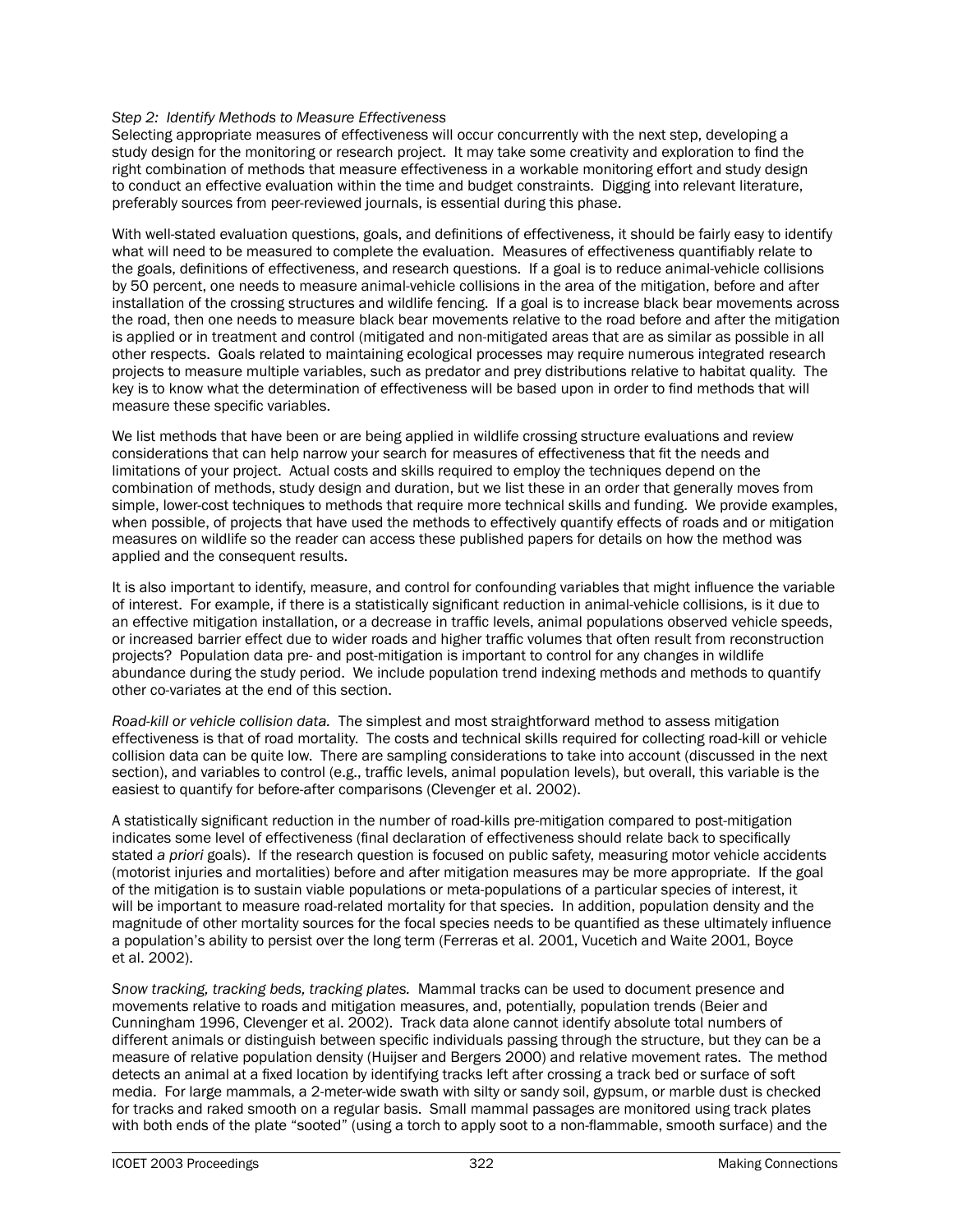middle of the plate with paper (contact paper is preferable) to pick up the traversing animal's sooty footprints. When snow is present, tracks can be identified and individual animals can be tracked for longer distances (Singleton and Lehmkuhl 1999). There are numerous resources that outline tracking techniques and track identification guides for North American mammals (O.J. Murie 1974, Halfpenny and Biesiot 1986, Forrest 1988, Rezendez 1999, Stall 1989, Zielinski and Kucera 1995).

Inside culverts and crossing structures, tracking material and tracks are typically protected from wind and rain and provide fairly reliable data when checked and raked smooth on a regular basis. Track beds are often used to monitor animal passage inside crossing structures (Yanes et al. 1995, Rodriguez et al. 1996, Rosell et al. 1997, Clevenger and Waltho 2000). Track beds inside structures simply capture crossing events from sets of distinguishable species or suites of species.

Several studies have used the existing substrate alongside the highway, as described by Barnum (2001) in the southern Rocky Mountains. Scheick and Jones (1999) and van Manen et al. (2001) prepared existing media on timber and farm roads and a power line right-of-way near the highway to monitor wildlife movements relative to road projects. When using track beds that are not sheltered from the weather, the error introduced due to tracks disappearing needs to be acknowledged, and, if possible, measured.

Depending on whether tracking media is available on-site, this technique is relatively low cost and low tech, though reading and interpreting tracks requires a fair amount of skill. If attempting to document behavior through tracks, differences in interpretation between observers may introduce an "observer effect" that can add variability to the data.

*Camera and video monitoring.* Motion and heat-activated cameras capture images of animals, providing presence and occurrence data, similar to tracking occurrences (Kucera and Barrett 1993). One potential advantage of cameras over tracking is that individuals may be identified if they have unique markings or tags that can be seen in the images. Video monitoring also allows one to study animal behavior, including possible failed crossing attempts. Because animals are often more active during low-light periods, flashes are necessary for standard still-film cameras, and infra-red film may also work in low-light conditions. With typical triggering ranges from about 10-20m from the camera, remotely triggered cameras can be set up to capture images of animals moving along a trail or can be set up in arrays to sample larger areas. Costs vary and depending on the duration of the study; remotely triggered digital cameras may be more cost efficient than traditional film technology in the long run and video technologies vary widely.

*Anecdotal information and observational data.* Anecdotal information from scattered observations of animals and their movements can be used as supplemental data (Chruszcz et al. 2003), though these data must be treated differently than data that have been formally sampled. Beier and Noss (1998) discuss the value of observations of dispersing animals when assessing the efficacy corridors.

*Radio-monitoring animal movements.* Radio telemetry studies can produce comparative data on animal movements relative to roads and wildlife fencing and crossing structures (Chruszcz et al. 2003). Depending on the species and battery life of the radio-telemetry equipment, individuals can be followed before and after the installation. This enables researchers to detect changes in movement patterns relative to the "new landscape" that the wildlife fencing and crossing structures create (Dodd et al. 2003).

There are numerous issues to weigh when considering using radio-telemetry methods. Samuel and Fuller (1996) review general radio telemetry methodology considerations. Permits and approvals often must be obtained to deploy radio collars or tags, because it involves capturing, immobilizing and handling animals. Experienced biologists with considerable technical skills are needed to accomplish this task. Once subjects are tagged or collared, monitoring of VHF radio transmitters requires field technicians to repeatedly locate and triangulate azimuths to estimate the collared animals' location. Locating animals with VHF collars aerially demands a skilled pilot that specializes in wildlife radio-telemetry location flying techniques. Animals fitted with collars that use Global Positioning System (GPS) technology are automatically located by multiple satellite triangulations on a pre-programmed schedule. These GPS location data are downloadable from a data platform or may be stored on the collar itself, which will (hopefully) be retrieved via VHF signal detection after the collar is released from the animal, either by falling off when the collar disintegrates or when a mechanism releases the collar at a pre-programmed time. Cost of radio-telemetry methods is moderate to high, depending on the technology used, with GPS collars sitting at the more expensive, high-tech end of the spectrum.

*DNA assignment testing.* This approach focuses on obtaining hair roots on barbed wire sampling stations as a source of DNA to identify individual animals with microsatellite markers. These data can detect genetic discontinuities at different spatial scales and correlate these with environmental features, such as man-made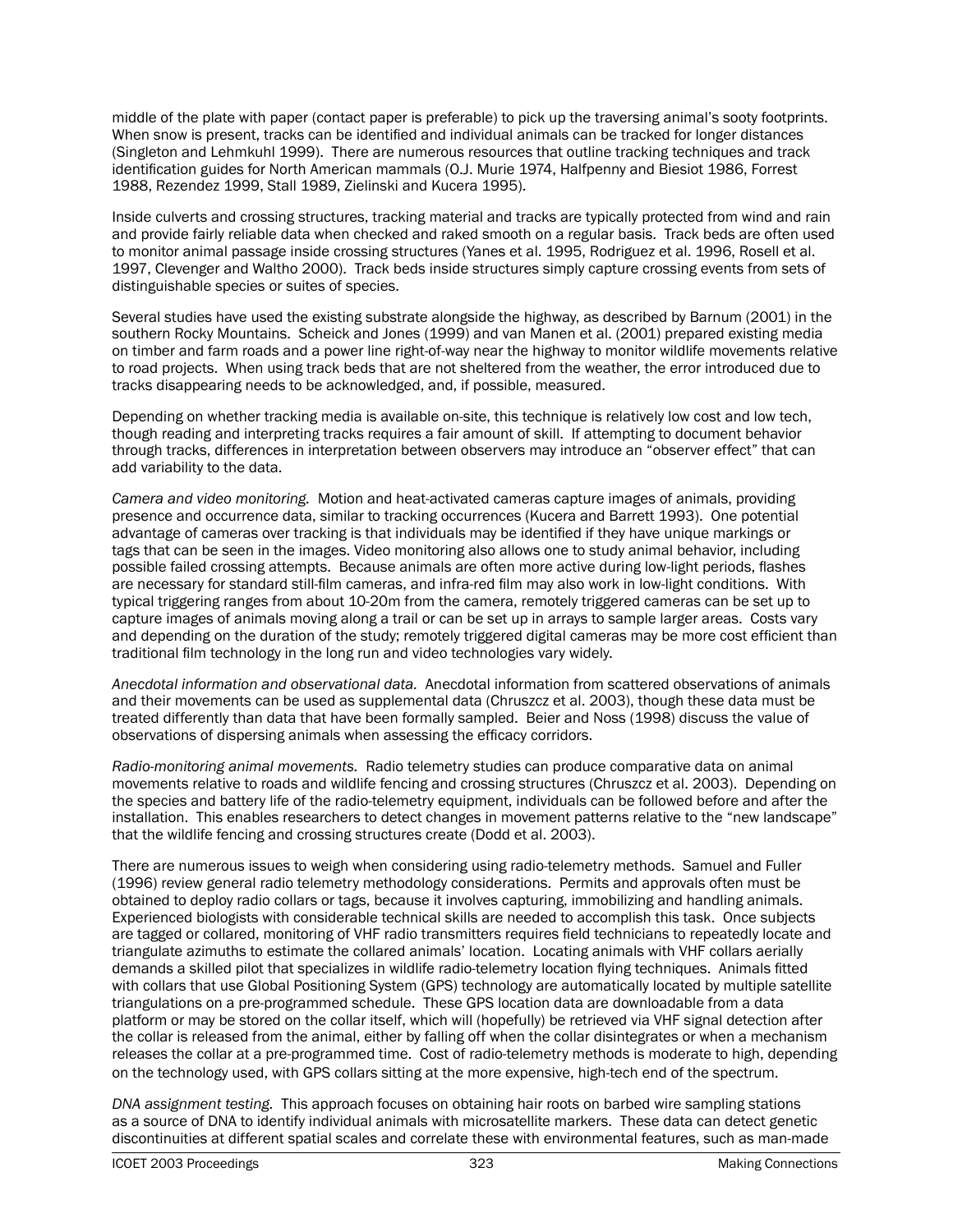barriers, including highways (Gerlach and Muslolf 2000, Conrey and Mills 2001, Proctor 2003, Thompson 2003) and can identify where individual animals have been and test whether mitigation measures are aiding animal movements, dispersal rates and connectivity between populations (Luikart and England 1999, Wills and Vaughan 2001, Waser and Strobeck 1999). The application of such techniques at intervals can help one understand if movement of animals across a potential barrier (e.g., a highway) is decreasing or increasing over time (e.g., pre- vs. post-mitigation). Field skills and material costs required for this method are usually low while the lab skills required are high, along with cost, but this novel technique can address questions related to mitigation effects on population genetics, as well as potential consequences for population demography (Proctor 2003), key issues in long-term conservation of specific species.

*Fecal stress measures.* Fecal stress measures can be used to quantify non-observable physiological responses via non-invasive sampling techniques. Stress measures can be correlated to an animal's proximity to roads and traffic levels over time (Wasser et al. 1997, Creel et al. 2002). This could consist of comparing fecal stress measures from wildlife (i.e., one or two focal species) in areas adjacent to a highway with planned mitigation and areas far from the highway to test for differences in stress. Once mitigation measures are in place, and animals have been given time to adapt to them, a subsequent analysis can examine whether the crossing structures affect animal stress levels in a positive way, if we are evaluating whether crossing structures provide a less stressful environment than areas of highway without crossing structures. Similar to the DNA technique, skills and cost are high for this technique, with field work and lab work, but this novel technique can address questions related to mitigation effects.

*Controlling other variables.* Numerous other variables can affect an interpretation of effectiveness if the variable of interest is analyzed without controlling these potential influences. It will be necessary to identify these potential influences and ways to measure these in order to include these factors quantitatively in the analyses.

Annual or seasonal population trends are important to quantify and control for when evaluating the effect of mitigation measures on wildlife. Surveys of tracks, pellets, hair, mark/recapture or mark/resight methods, and point sightings or call-counts can effectively determine presence/absence, relative abundance, and distributions of various species. Each technique has unique considerations; Lancia et al. (1996) provides a thorough review about estimating numbers of animals in a population.

Habitat may be a driving factor that influences animal movements. Categorical determinations of habitat may be collected at points or areas in the field. Geographic Information Systems (GIS) can provide electronic spatial estimates of habitat types and satellite imagery can be applied as well, though these types of "remote" techniques require higher skill levels, special computer software, and specific approaches to incorporate into an analyses.

Human activities need to be quantified and controlled for in analyses. Traffic levels and speeds can influence animal movements, as can proximity to recreational activities, and developments (Smith 1999, Clevenger and Waltho 2000, Clevenger and Waltho in press). Human activities can be indexed by using road and building densities, which can be obtained from GIS data layers or distance from a point of interest to nearest side road or building can be measured in the field.

Weather variables and stochastic events such as floods, forest fires, and severe winters may affect the variables of interest. Depending on the scale that one might want to control for, weather data may be collected in the field using special data loggers or regional data may obtained from National Climatic Data Center (NCDC 2003).

## *Step 3: Designing the Monitoring Program*

Studies that offer statistically significant results do not happen by chance. Thorough planning well in advance of initiating data collection is needed to maximize the chance that one will really be able to answer the research questions. Depending on the research questions, focal animal(s) and definitions of effectiveness, sampling schemes need careful consideration with regard to methods, spatial scale, duration of study, sample size, variability, the magnitude of change one is attempting to quantify, and the analytical tools that may be applied to achieve statistical relevance.

Methods and sampling design will affect the type of data collected and how it can be analyzed. As one sifts through general study design approaches, it is also necessary to identify what statistical tools can be used with the data collected. The analytical approach chosen will have specific ways it can be interpreted and limitations to the interpretations. It is important to know if the final interpretations can be applied to the definitions of effectiveness. As the methods, sampling design, and analytical tools affect these outcomes, it may be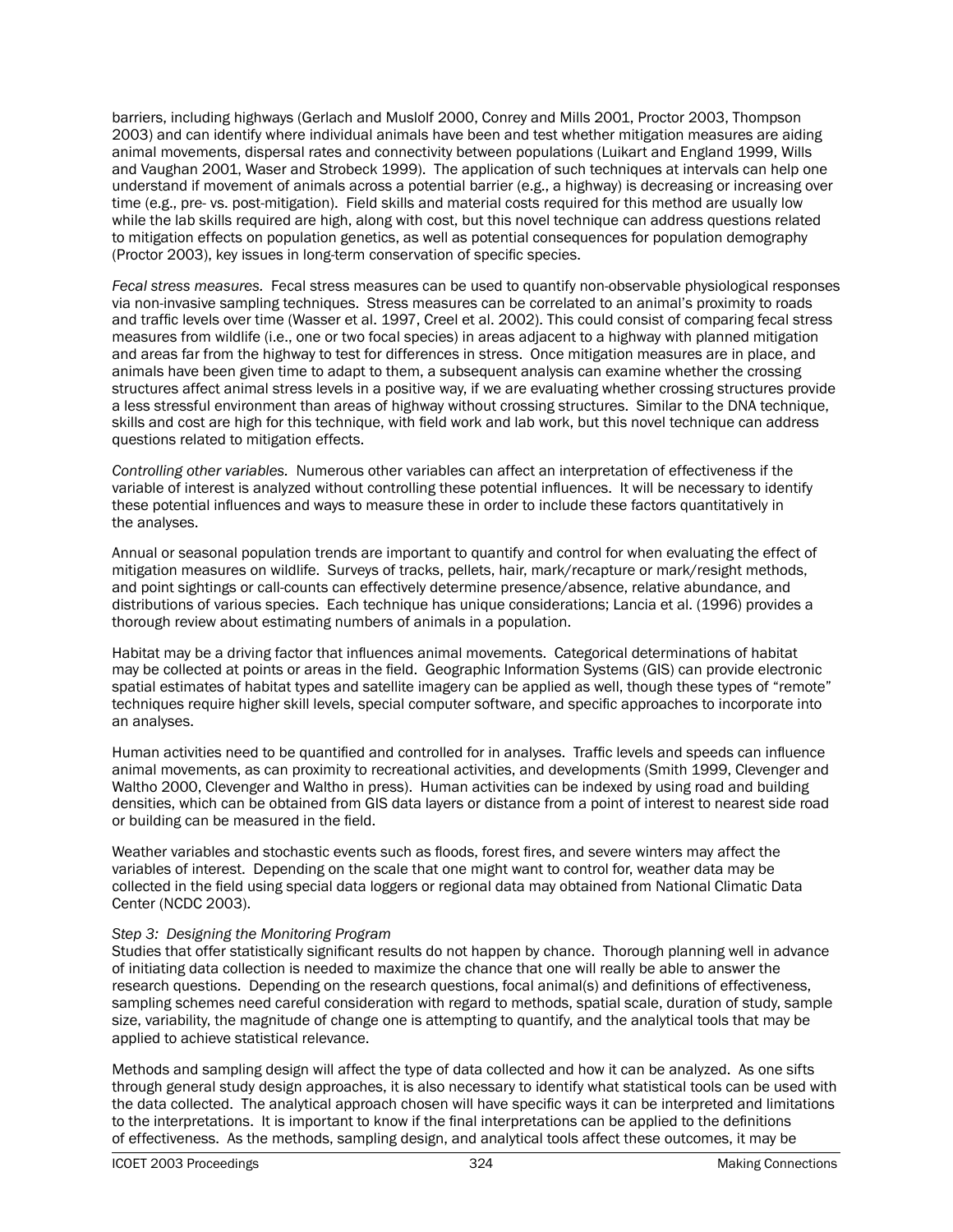necessary to readjust the definitions of effectiveness. Consult with a statistician to ensure sampling schemes and methods will yield data that can be analyzed and interpreted so that the results relate back to the research questions and definitions of effectiveness.

Good scientific experimental design will have replicates of treatments and controls, will randomly sample the "population" or conditions of interest, and can be replicated. These goals are easily attainable in a laboratory setting where the environment can be manipulated and controlled. Ecological experiments are more challenging to conduct because there are so many different variables that cannot be controlled. But whenever possible, incorporating treatments, controls, replicates, randomization, and repeatability into research or monitoring sampling design will improve confidence that the results seen are not due to chance and that similar results would emerge if the study were repeated. Basic tenets of experimental design for wildlife studies are extensively discussed by Ratti and Garton (1996).

The ideal evaluation of wildlife crossing performance will sample the measures of effectiveness before and after the installation of the mitigation (pre- and post-mitigation). Once a project has committed to installing crossing structures for wildlife, there typically will be two to five years before the construction begins. Planning and initiation of the pre-mitigation data collection should begin as soon as possible to maximize the sampling effort over time. Long-term monitoring captures more data and variability that better allows patterns to be seen amongst "noise." Small sampling windows of only one or two years can lead to results that may be skewed from what is actually occurring, misleading managers to short sighted conclusions (Clevenger et al. 2002). Sampling the inherently changing conditions (e.g., high animal movement periods such as breeding season, fluctuating seasonal traffic levels, weather conditions) over time will allow better control for the confounding variables that can influence the measures of effectiveness. The design and budget will ultimately dictate how long sampling occurs, but maximizing the period of monitoring will improve the certainty of the results.

In addition to the ideal pre- and post-mitigation comparison study design, incorporating spatial comparisons between mitigated and unmititated areas that are otherwise similar will further improve the rigor of the study. Before-After, Control-Impact (BACI) designed experiments are being used to evaluate the effects of a road that will be expanded (Van Manen et al. 2001). However, randomization and replication of experimental units is difficult with studies of this type, and there are also many controlling or confounding factors to contend with even in a replicated study (Underwood 1994). Pre-mitigation data must be comparable to post-mitigation data. Differences between the pre- and post-mitigation conditions should be considered when analyzing the data from these two time periods.

If pre-construction data on animal movements are not available, then post-construction study of animal movement behavior is an option. Data on roadkill and animal use of crossing structures can be combined with other wildlife studies to reveal mitigation effects on the studied species. Some post-construction studies are mentioned below.

Null movement models can be developed post-construction to test the effect of roads on animal movement by comparing observed road crossings with expected crossings (see McKelvey et al. 1999, Serrouya 1998, Dyer et al. 2002, Whittington 2002). In theory, the expected crossings should represent a situation where movement patterns are unobstructed by the landscape features being assessed, such as roads. Null movement models test the effect of roads on animal movement by comparing observed road crossings (empirical data) with expected crossings (hypothetical data) simulated for the same individual.

A null model is generated for each individual and includes a sequence of expected movements completely contained within the animal's home range. The number of movements and the distances between successive points are the same as in the empirical data, but the points are placed at random locations, and movements are in random directions within the home range. The length of movement chosen is in the same order as the observed movements. A road-crossing index is calculated for each home range by dividing the proportion of total movements crossing roads by the total number of movements in the home range. We calculate observed and expected frequencies of road crossings using a GIS. If there is no statistical difference between the two frequencies, then movement patterns are unaffected by roads, i.e., crossing structures are functional.

Like radio-telemetry-derived data, null movement models can be developed using snow-tracking data. Powell (1994) used a simple univariate test of observed fisher movements in snow against expected movements to determine fisher habitat selection. Species' relationship to roads, or species habitat selection at different scales, can be tested using Powell's method.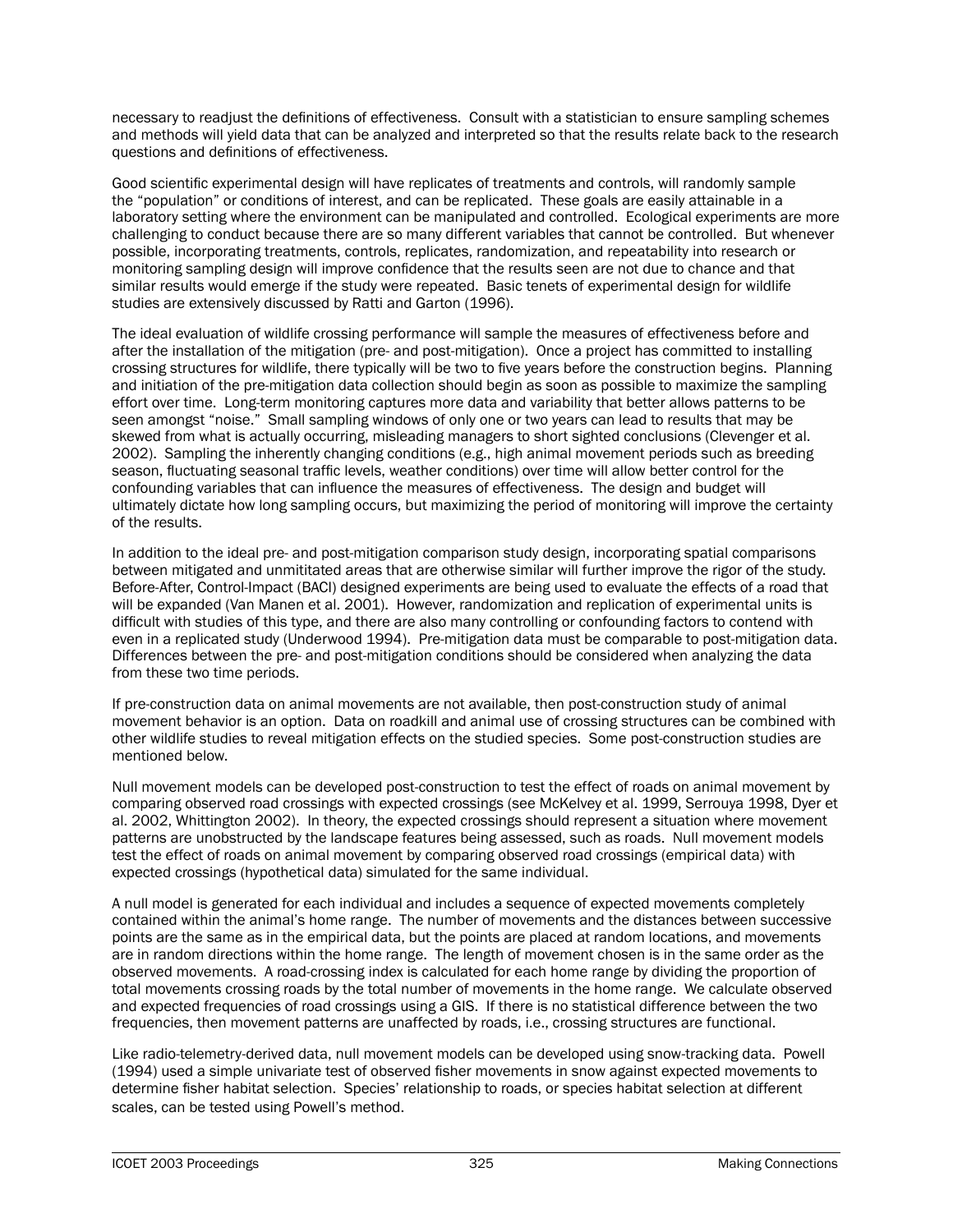Up until now, most highway research and assessments of mitigation effectiveness have been focused at the individual level. It will be critical to ultimately know how landscape fragmentation by roads and the measures designed to reduce fragmentation affect the viability of populations or their expected chances of long-term persistence.

Viability of a species is often expressed with variables such as risk of decline, chance of recovery, or expected time to extinction. Population viability analysis is a group of methods for predicting such measures as extinction risk based on species-specific data. These methods often include models that simulate the dynamics of a population or a metapopulation. Natural populations are almost always spatially structured; however, most conservation models ignore this structure. The processes of dispersal and local extinction can be major determinants of population viability. New computer simulation programs, such as RAMAS/GIS, are designed to cope with spatial complexity, such as habitat patchiness, by interfacing population structure with habitat maps imported from a GIS so that spatial structure can be identified (Boyce 1996).

Population viability studies of this type can be designed to determine whether highway mitigation (fencing and wildlife crossing structures) results in maintaining viable wildlife populations. Demographic data from the mammal population(s) of concern are necessary for this application and will increase the realism and the reliability of the models generated. Analyses of this type, linking GIS-generated landscape data with demographic data, also are well suited for identifying key habitats or areas (e.g., security areas for female grizzly bears). Further, models can be used to detect weak points in model input data and make recommendations for further fieldwork.

## *Step 4: Pilot and Adjust to Meet Goals and Project Budget*

It is rare that a person "hits the nail on the head" when initiating data collection. Inevitably, aspects of the project will not perform as expected. It is realistic to incorporate some time to pilot and adjust the methods, schedules, and budgets. During the pilot study, keep asking, "Do these methods measure the variables that will determine effectiveness?" Examine the data collection techniques in terms of standardization and sustainability. Can the method and field personnel continually and consistently measure the same variable over the length of the study while minimizing the "observer effect" that can introduce confounding variability into the data? Consider how extreme heat, wind, cold, rain and snow may affect equipment and readjust the budget if you believe there may be a need for replacements. Adjust data collection sheets so they are as simple as possible for the job, both for data collection and for data entry. Keep track of time to accomplish data collection and data entry, and costs of equipment and personnel. Adjust your budgets and schedules so that the project does not run out of funding before obtaining results. These adjustments will take time but will pay off if they are addressed early on in the project.

Look at how much data are being acquired and the variability of that data—is there a need to increase the sampling effort to ensure your analysis can detect the differences you set out to detect if a change occurs? Or can you decrease sampling effort and extend your budget? Power analysis is an analytical tool that can help you address those questions. Without sufficient sample size, one will not be able to detect the effect that the project has set out to detect to relate to the pre-defined determination of effectiveness. With too large a sample, you may be using valuable resources inefficiently. Either way, implementing a study with too little or too much power does not spend time and resources economically. Knowing the magnitude of the effect that one hopes to detect (if the effect occurs) and the variance of data collected either from the pilot study or from another similar study, one can run a power analysis to determine the minimum sample size required to detect a difference between pre- and post-mitigation periods or treatment (mitigated) and control (unmitigated) areas.

## *Step 5: Collect Data for Evaluation*

After planning, piloting and adjusting the methods and study design to fit the project, it is time to collect the field data that will be used to analyze the performance of the crossing structure. Consistency and standardization in the data collection is paramount here. If possible, to maintaining the same field personnel throughout the study this is preferred, as it will reduce the observer-introduced variability (and it will be easier on the project manager in terms of training new personnel).

It is advisable to enter data into an electronic database as soon as possible. First, it reduces the chance of losing the data if they are in two locations (a filed hard copy and an electronic file that is backed up or archived). Second, if there are questions about the data, the observer is likely to have a more accurate memory of the situation in question. As data are entered, they should be checked on a regular basis for inconsistencies that may indicate a data entry error that can be fixed by looking at the original datasheet.

Many researchers are using computers to log data directly in the field. Personal digital assistants (PDAs) and computer tablets are tools that can eliminate the need for paper data collection sheets and data entry. If using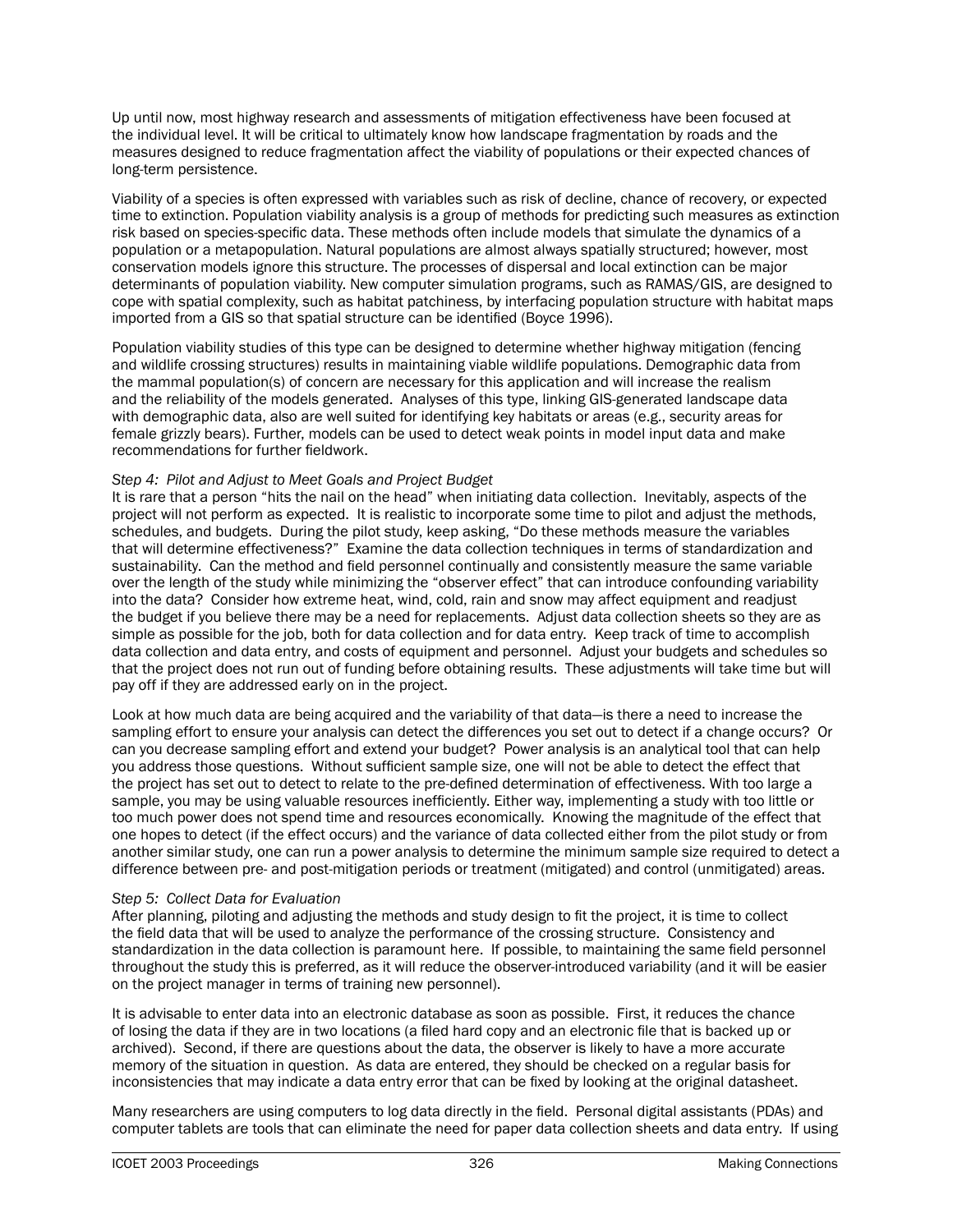these high-tech tools, it is important to religiously download the data to a backed-up hard drive or server to prevent the possibility of losing data if the system crashes.

#### *Step 6: Analyze Data to Determine Effectiveness*

When there are enough data entered to begin analyses, it is important to "clean" the database, looking again for errors and missing data that can be fixed. When this is complete, save the database as a "master" file and use "working" files for manipulating the data. Find a system to document the process used to analyze the data.

If not fluent with statistics, be sure to consult with a statistician to make sure the correct analyses and processes were used and that the interpretations are correct. General approaches to statistical analysis are detailed by Bart and Notz (1996) and Sokal and Rohlf (1995). There are many different software packages ranging in cost that can run a variety of statistical tests. It should be relatively straightforward to input the clean database and run the analyses, as long as the analytical tools were identified when the study design was established. The literature search conducted early on in the planning process will help identify valid statistical applications for consideration.

#### *Step 7: Report Results*

The final step in the scientific process is to report on the study and its results. Sponsors, stakeholders, other transportation agencies, and road ecology researchers will be interested in the outcomes. The most useful reporting is publishing in peer-reviewed journals that can be accessed by the widest audience.

Writing style and formatting will depend on the audience, sponsors or journal, but essentially reporting consists of, at a minimum, an introduction, study area description, methods, results and discussion. Each section is important, but perhaps the most important piece is the discussion, where the results are interpreted relative to the *a priori* definition of effectiveness. It is critical that the discussion of the results acknowledges its limitations. Clevenger et al. (2002) review examples of potential misinterpretations that can result from not accounting for other factors.

## **Conclusions**

In conclusion, we offer suggestions to improve evaluation studies. Long-term, pre- and post-mitigation studies with controls and treatments in replicates are best. Clear statements of the research questions and definitions of effectiveness *a priori* will help with the process of finding the "right fit" when considering the many approaches, methods, study designs and analytical tools available for evaluating the effectiveness of crossing structures. No matter the magnitude of the research questions, it is important to make sure the study design will yield adequate sample sizes that will provide conclusive results.

The availability of adequate funding is one of the primary limiting factors to conducting rigorous evaluations. The different initiatives, environmental regulations, magnitude of the installation, target species, maintenance issues, budgets, and stakeholder attitudes toward the project can influence the decision to conduct a performance evaluation. Because of the importance of monitoring, especially when endangered species might be affected by the mitigation measures, we encourage agencies to find ways to tie research funding to the construction to ensure that monitoring is not overlooked. If an evaluation is funded, it will be most valuable if it is conducted as rigorously as possible to maximize the benefit of the investment. Collaborations such as pooled fund studies and research agreements or consortiums between agencies and universities can extend the funding for more efficient, integrated projects. Graduate research opportunities are excellent investments that result in well-scrutinized projects. Creative funding requires planning and careful thought to fit the unique characteristics of each project. Good science will produce results that can help transportation agencies avoid installing ineffective crossing structures in the future. Research is relatively cheap when one thinks of it in those terms.

We emphasize (re-emphasize) the value of conducting rigorous evaluations that address *a priori* definitions of effectiveness at multiple ecological scales. Evaluating mitigation measures using solid scientific techniques can eventually reveal general trends among studies structures. Statistically conclusive results will build the foundation for transportation professionals and the scientific community to *apply science* to deploy effective wildlife crossings.

Biographical Sketches: Amanda Hardy is a wildlife research ecologist with the Western Transportation Institute (WTI) at Montana State University (Bozeman, Montana). Amanda's current research focus at WTI includes the evaluation of wildlife crossing structures on US 93, Evaro to Polson, and evaluating wildlife fencing and Intelligent Transportation System approaches to mitigating impacts on wildlife along I-90 in the Bozeman Pass area. Amanda obtained her B.Sc. in biology—fish and wildlife management in 1997, and her M.Sc. in ecology—fish and wildlife management, in 2001, both from Montana State University. She is an active member of the Transportation Research Board's (TRB) Animal Vehicle Collision Sub-Committee and the TRB Taskforce on Ecology and Transportation. She also served on the 2003 International Conference on Ecology and Transportation planning committee.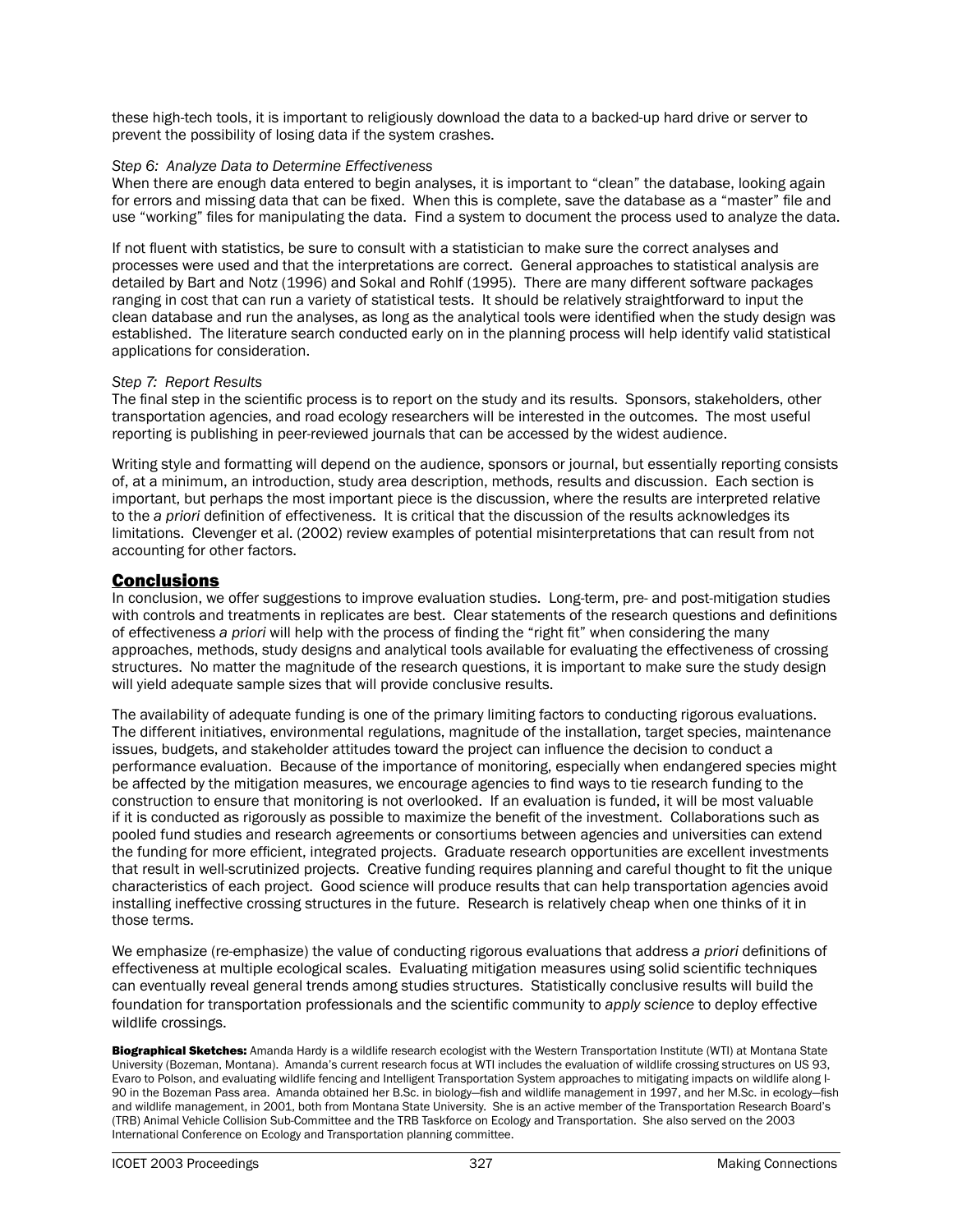Tony Clevenger is a wildlife research ecologist at the Western Transportation Institute, Montana State University (Bozeman, Montana) and has been studying road effects on wildlife populations in the Banff-Bow Valley and the surrounding national and provincial parks since 1996. Tony is a graduate of the University of California, Berkeley, and has a master's degree in wildlife ecology from the University of Tennessee, Knoxville, and a doctoral degree in zoology from the University of León, Spain. He is currently a member of the U.S. National Academy of Sciences Committee on Effects of Highways on Natural Communities and Ecosystems.

Marcel Huijser is a research ecologist with the Western Transportation Institute (WTI) at Montana State University (Bozeman, Montana). Marcel's current research focus at WTI includes the evaluation of animal-detection driver-warning systems and the study design and the pre-construction data collection for the US 93 wildlife crossing structures. Marcel received his Ph.D. in road ecology from Wageningen University in The Netherlands in 2000. He is involved in the Transportation Research Board's (TRB) Animal Vehicle Collision Sub-Committee and the TRB Taskforce on Ecology and Transportation.

Graham Neale is a wildlife biologist with Garcia and Associates in Bozeman, Montana. Graham has worked with WTI on the US 93 wildlife crossing structure evaluation. Graham obtained his M.Sc. in wildlife biology from the University of Montana in 1998.

## References

- Barnum, S. Preliminary analysis of locations where wildlife crosses highways in the southern Rocky Mountains. 2001. In: *Proceedings of the International Conference on Ecology and Transportation*. Center for Transportation and the Environment, North Carolina State University, Raleigh, North Carolina.
- Bart, J. and W. Notz. Analysis of data. Pages 24-74 T.A. Bookhout, ed. *Research and management techniques for wildlife and habitats*. Fifth ed., rev. The Wildlife Society, Bethesda, Maryland.
- Beier, P. and S.C. Cunningham. 1996. Power of track surveys to detect changes in cougar populations. *Wildlife Society Bulletin* 24:434-440.
- Beier, P and R. Noss. 1998. Do habitat corridors provide connectivity? *Conservation Biology* 12:1241-1252.
- Boyce, M. 1996. RAMAS/GIS: Linking landscape data with population viability analysis. *Quarterly Review of Biology* 71:167-170.
- Boyce, M.S., Kirsch, E.M., and Servheen, C. 2002. Bet-hedging applications in conservation. *Journal of Biosciences 27:385-392.*
- Chruszcz, B., Clevenger, A.P., Gunson, K., and Gibeau, M. 2003. Relationships among grizzly bears, highways, and habitat in the Banff-Bow Valley, Alberta, Canada. *Canadian Journal of Zoology* 81: 1378-1391.
- Clevenger, A.P. and Waltho, N. 2000. Factors influencing the effectiveness of wildlife crossing underpasses in Banff National Park, Alberta, Canada. *Conservation Biology* 14:47-56.
- Clevenger, A.P., Chruszcz, B., Gunson, K., and Wierzchowski, J. 2002. Roads and wildlife in the Canadian Rocky Mountain Parks – Movements, mortality, and mitigation. Final report to Parks Canada. Banff, Alberta, Canada.
- Clevenger, A.P. and N. Waltho. 2003. Long-term, year-round monitoring of wildlife crossing structures and the importance of temporal and spatial variability in performance studies. In *Proceedings of the 2003 International Conference on Ecology and Transportation*. C. Leroy Irwin, Paul Garrett, and K.P. McDermott, editors. Raleigh, NC: Center for Transportation and the Environment, North Carolina State University.
- Clevenger, A.P. and N. Waltho. In press. Performance indices to identify attributes of highway crossing structures facilitating movement of large mammals. *Biological Conservation*.
- Conrey, R.C.Y. and Mills, L.S. 2001. Do highways fragment small mammal population? Pp. 448-457. In *Proceedings of the International Conference on Ecology and Transportation.* G. Evink and K.P. McDermott, Editors. Raleigh, NC: Center for Transportation and the Environment, North Carolina State University.
- Creel, S., Fox, J.E., Hardy, A.H., Sands, J., Garrott, B., and R.O. Peterson. 2002. Snowmobile activity and glucocorticoid stress responses in wolves and elk. *Conservation Biology* 16:809-814.
- Dodd, N., J. Gagnon and R. Schweinsburg. 2003.Quarterly progress report 6. Evaluation of measures to minimize wildlife-vehicle collisions and maintain wildlife permeability across highways. Arizona Game and Fish Department Research Branch, Phoenix, AZ, USA.
- Dyer, S.J., O'Neill, J.P., Wasel, S.M., and Boutin, S. 2002. Quantifying barrier effects of roads and seismic lines on movements of female woodland caribou in northeastern Alberta. *Canadian Journal of Zoology* 80:839-845.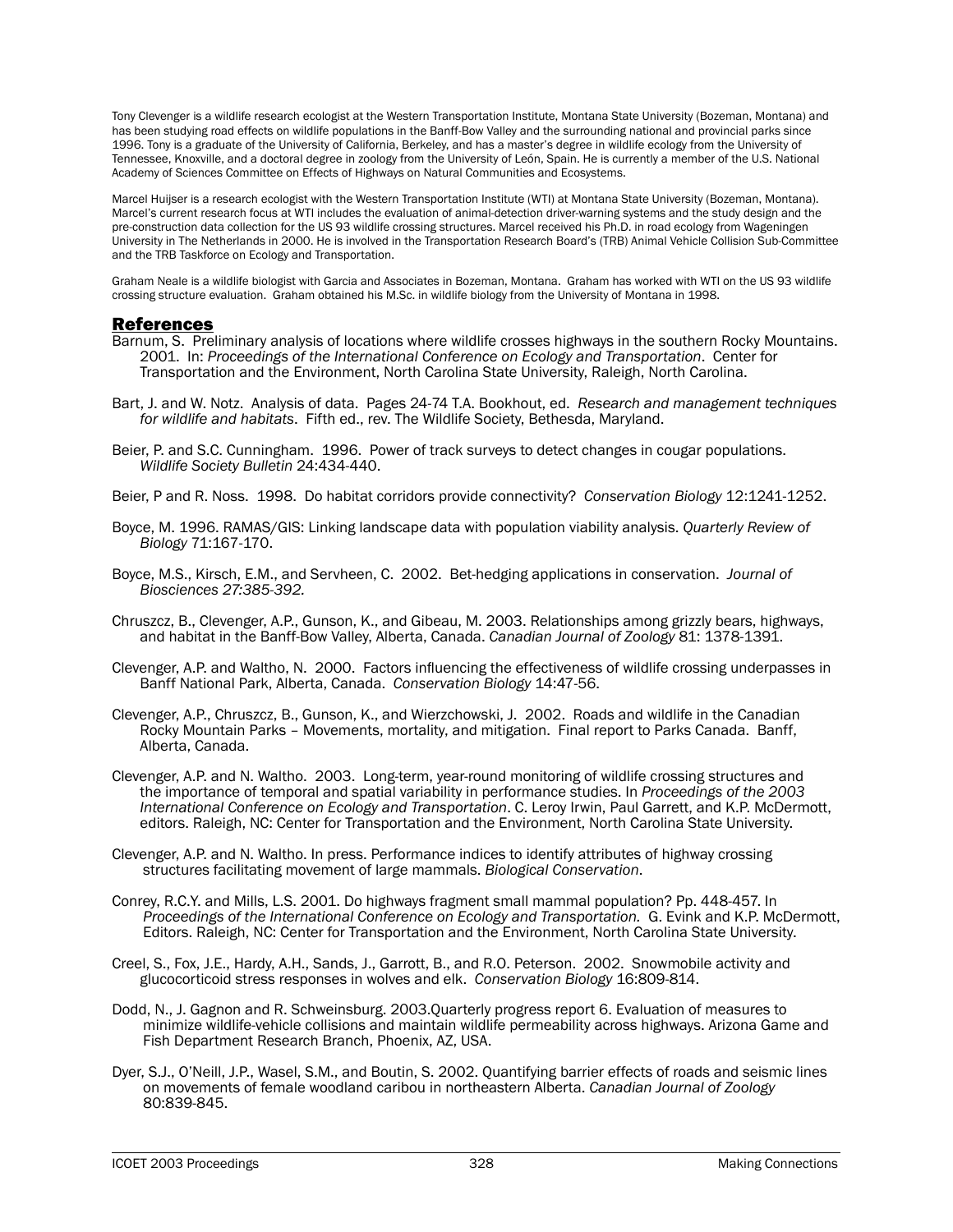- Evink, G. 2002. *Interaction between roadways and wildlife ecology. National Cooperative Highway Research Program Synthesis 305*, Transportation Research Board. 77 pp.
- Ferreras, P., Gaona, P., Palomares, and Delibes, M. 2001. Restore habitat or reduce mortality? Implications from a population viability analysis of the Iberian lynx. *Animal Conservation* 4:265-274.
- Forman, R.T.T., Bissonette, J., Clevenger, A., Cutshall, C., Dale, V., Fahrig, L., Goldman, C., Heanue, K., Jones, J., Sperling, D., Swanson, F., Turrentine, T. and Winter, T. 2002. *Road Ecology: Science and Solutions*. Island Press, Washington DC.
- Forrest, L.R. 1988. Field guide to tracking animals in snow. Stackpole Books, Mechanicsburg, PA, USA.
- Gibeau, M., A.P. Clevenger, S. Herrero and J. Wierzchowski. Grizzly bear response to human development and activities in the Bow River watershed, Alberta. *Biological Conservation* 103:227-236.
- Halfpenny, J.C. and E. A. Biesiot. 1986. A field guide to mammal tracking in North America. Johnson Books, Boulder, USA.
- Huijser, M.P. and P.J.M. Bergers. 2000. The effect of roads and traffic on hedgehog (*Erinaceus europaeus*) populations. *Biological Conservation* 95: 111-116.
- Kucera, T.E. and R.H. Barrett. 1993. The Trailmaster camera system for detecting wildlife. *Wildlife Society Bulletin* 23:110-113.
- Lancia, R.A., J.D. Nichols and K.H. Pollock. 1996. Estimating the number of animals in wildlife populations. Pages 215-253. T.A. Bookhout, ed. *Research and management techniques for wildlife and habitats*. Fifth ed., rev. The Wildlife Society, Bethesda, Maryland.
- Luikart, G., and England, P.R. 1999. Statistical analysis of microsatellite data. *Trends in Ecology and Evolution* 14:253-255.
- Manel, S., Schwartz, MK, Luikart, G., and Taberlet, P. 2003. Landscape genetics: combining landscape ecology and population genetics. *Trends in Ecology and Evolution* 18:189-97.
- McKelvey, K.S., Y.K. Ortega, G. Koehler, K. Aubry, and D. Brittell. 1999. Canada lynx habitat and topographic use patterns in north central Washington: a reanalysis. Pages 307-36 in: Ruggiero, L.F., Aubry, K.B., Buskirk, S.W., Koehler, G.M., Krebs, C.J., McKelvey, K.S., and Squires, J.R.. (eds.) *Ecology and conservation of lynx in the United States*. General Technical Report RMRS-GTR-30WWW. Fort Collins, Colorado, U.S. Department of Agriculture, Forest Service, Rocky Mountain Research Station.
- Murie, O.J. 1974. *A field guide to animal tracks*. 2nd edition. The Peterson Field Guide series 9. Houghton Mifflin, Boston, USA.

National Climatic Data Center. 2003. http://www.ncdc.noaa.gov.oa/ncdc.html

- Powell, R.A. 1994. Effects of scale on habitat selection and foraging behavior of fishers in winter. *Journal of Mammalogy* 75:349-356.
- Proctor, M.F. 2003. Genetic analysis of movement, dispersal and population fragmentation of grizzly bears in southwestern Canada. Dissertation. The University of Calgary, Calgary, Canada.
- Ratti, J.T. and E.O. Garton. 1996. Research and Experimental Design. Pages 1-23. T.A. Bookhout, ed. *Research and management techniques for wildlife and habitats*. Fifth ed., rev. The Wildlife Society, Bethesda, Maryland.
- Rezendez, P. 1999. *Tracking and the art of seeing. How to read animal tracks and sign*. HarperCollins, NY, USA.

Rodríguez, A., G. Crema, and M. Delibes. 1996. Use of non-wildlife passages across a high speed railway by terrestrial vertebrates. *Journal of Applied Ecology* 33:1527-1540.

- Rosell, C., J. Parpal, R. Campeny, S. Jove, A. Pasquina, and J.M. Velasco. 1997. Mitigation of barrier effect on linear infrastructures on wildlife: Pages 367-372, K. Canters editor. *Habitat fragmentation and infrastructure*. Ministry of Transportation, Public Works and Water Management, Delft, The Netherlands.
- Samuel, M.D. and M.R. Fuller. 1996. Wildlife radiotelemetry. Pages 370-418. T.A. Bookhout, ed. *Research and management techniques for wildlife and habitats*. Fifth ed., rev. The Wildlife Society, Bethesda, Maryland.